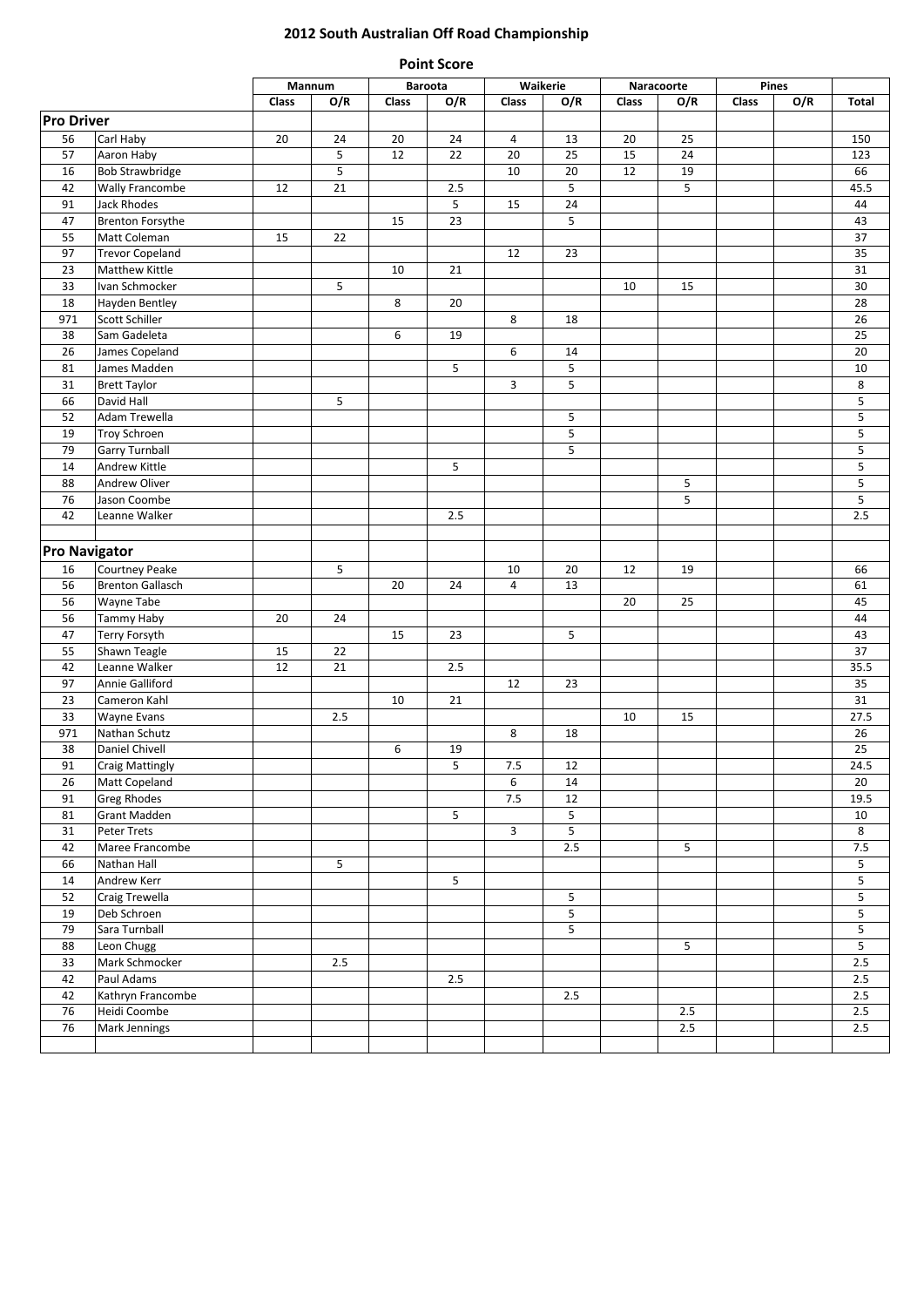## **2012 South Australian Off Road Championship**

|     |                           |       | Mannum                  |         | <b>Baroota</b> |       | Waikerie       |         | Naracoorte     |       | Pines |                |
|-----|---------------------------|-------|-------------------------|---------|----------------|-------|----------------|---------|----------------|-------|-------|----------------|
|     |                           | Class | O/R                     | Class   | O/R            | Class | O/R            | Class   | O/R            | Class | O/R   | Total          |
|     | <b>PROLITE DRIVERS</b>    |       |                         |         |                |       |                |         |                |       |       |                |
| 135 | <b>Andrew Mowles</b>      | 15    | 23                      |         | 5              | 15    | 21             | 15      | 20             |       |       | 114            |
| 178 | <b>Lindsay Foster</b>     |       | 5                       |         | $\pmb{0}$      | 20    | 22             | 12      | 18             |       |       | 77             |
| 151 | Luke Erceg                |       | $\overline{\mathbf{5}}$ |         | $\pmb{0}$      |       | 5              | 20      | 22             |       |       | 52             |
| 130 | Matt Owen                 | 20    | 25                      |         | $\pmb{0}$      |       |                |         |                |       |       | 45             |
| 101 | Aaron James               |       | $\pmb{0}$               | 20      | 25             |       |                |         |                |       |       | 45             |
| 102 | <b>Wes Cowie</b>          |       | 0                       | 15      | 18             |       |                |         |                |       |       | 33             |
| 108 | <b>Murray Swain</b>       |       |                         |         |                | 12    | 16             |         |                |       |       | 28             |
| 161 | <b>Brett Smith</b>        |       |                         |         |                |       | 5              | 10      | 12             |       |       | 27             |
| 120 | Eric Schmid               |       |                         |         |                | 10    | $\overline{7}$ |         |                |       |       | 17             |
| 109 | Andrew Fitzgerald         |       | 5                       |         | $\mathbf 0$    |       | 5              |         |                |       |       | 10             |
| 184 | Matt Ryan                 |       |                         |         |                |       | 5              |         | 5              |       |       | 10             |
| 164 | Daryl Nissen              |       | 5                       |         | $\mathbf 0$    |       |                |         |                |       |       | 5              |
| 158 |                           |       |                         |         |                |       | 5              |         |                |       |       | 5              |
|     | <b>Trevor Snow</b>        |       |                         |         |                |       | 5              |         |                |       |       |                |
| 118 | Darren Mott               |       |                         |         |                |       |                |         |                |       |       | 5              |
| 117 | David Middlemiss          |       |                         |         |                |       |                |         | 5              |       |       | $\mathsf S$    |
| 137 | Mark Hannaford            |       |                         |         |                |       |                |         | 5              |       |       | 5              |
|     |                           |       |                         |         |                |       |                |         |                |       |       |                |
|     | <b>PROLITE NAVIGATORS</b> |       |                         |         |                |       |                |         |                |       |       |                |
| 178 | James Lochert             |       | 5                       |         | 0              | 20    | 22             |         |                |       |       | 47             |
| 130 | Reece Jago                | 20    | 25                      |         | $\mathbf 0$    |       |                |         |                |       |       | 45             |
| 151 | Daniel Ziembinski         |       |                         |         |                |       |                | 20      | 22             |       |       | 42             |
| 102 | <b>Bill Cowie</b>         |       |                         | 15      | 18             |       |                |         |                |       |       | 33             |
| 178 | Scott Modistach           |       |                         |         |                |       |                | 12      | 18             |       |       | 30             |
| 108 | <b>Murray Swain</b>       |       |                         |         |                | 12    | 16             |         |                |       |       | 28             |
| 101 | <b>Brett Plant</b>        |       |                         | 10      | 12.5           |       |                |         |                |       |       | 22.5           |
| 101 | Robert Plant              |       |                         | 10      | 12.5           |       |                |         |                |       |       | 22.5           |
| 120 | Leanne Walker             |       |                         |         |                | 10    | $\overline{7}$ |         |                |       |       | 17             |
| 161 | Corey Smith               |       |                         |         |                |       | 2.5            | 5       | 6              |       |       | 13.5           |
|     |                           |       |                         |         |                |       |                |         |                |       |       |                |
| 161 | Deanna Smith              |       |                         |         |                |       | $2.5\,$        | 5       | 6              |       |       | 13.5           |
| 109 | Shannyn Fitzgerald        |       | 5                       |         | $\mathbf 0$    |       | 5              |         |                |       |       | 10             |
| 184 | Ken Thompson              |       |                         |         |                |       | 5              |         | 5              |       |       | 10             |
| 164 | <b>Rich Andrews</b>       |       | 5                       |         | $\mathbf 0$    |       |                |         |                |       |       | 5              |
| 118 | <b>Tenae Mott</b>         |       |                         |         |                |       | 5              |         |                |       |       | 5              |
| 117 | <b>Alice Middlemiss</b>   |       |                         |         |                |       |                |         | 5              |       |       | $\mathsf S$    |
| 151 | Vicki Erceg               |       | 1.5                     |         | $\pmb{0}$      |       | 2.5            |         |                |       |       | 4              |
| 151 | <b>Ben Erceg</b>          |       | $1.5\,$                 |         | $\pmb{0}$      |       | $2.5\,$        |         |                |       |       | $\overline{a}$ |
| 158 | John Smith                |       |                         |         |                |       | $2.5\,$        |         |                |       |       | 2.5            |
| 158 | Julie Burridge            |       |                         |         |                |       | 2.5            |         |                |       |       | $2.5\,$        |
| 151 | Kelly Erceg               |       | $1.5\,$                 |         | 0              |       |                |         |                |       |       | $1.5\,$        |
|     |                           |       |                         |         |                |       |                |         |                |       |       |                |
|     | <b>SUPER 1650 DRIVERS</b> |       |                         |         |                |       |                |         |                |       |       |                |
| 211 | Ken Philp                 |       |                         |         |                | 20    | 12             | 20      | 13             |       |       | 65             |
| 274 | David Adams               |       | 5                       | 20      | 17             |       |                |         |                |       |       | 42             |
| 286 | Andrew Stoddard           |       | $\sf 5$                 |         | 5              | 15    | 8              |         | 5              |       |       | 38             |
|     |                           |       |                         |         |                |       | 5              |         |                |       |       |                |
| 268 | Darren Greening           |       | $\mathsf S$             |         | 0              | 12    |                |         |                |       |       | 22             |
| 280 | Roger Cox                 |       | $\pmb{0}$               | $7.5\,$ | 8              |       |                |         |                |       |       | 15.5           |
| 280 | Nev Day                   |       | $\pmb{0}$               | 7.5     | 8              |       |                |         |                |       |       | 15.5           |
| 242 | Peter Tamblyn             |       |                         |         |                |       |                | $7.5\,$ | 5              |       |       | 12.5           |
| 242 | James Tamblyn             |       |                         |         |                |       |                | 7.5     | $\overline{5}$ |       |       | 12.5           |
| 282 | <b>Tyson Proud</b>        |       | 5                       |         | 0              |       |                |         | 5              |       |       | 10             |
| 287 | Aaron Cole                |       |                         |         |                |       | 5              |         |                |       |       | 5              |
| 269 | Daniel Allen              |       |                         |         |                |       | 5              |         |                |       |       | 5              |
| 206 | <b>Travis Conrad</b>      |       |                         |         |                |       | 5              |         |                |       |       | 5              |
| 276 | Mark Heemskerk            |       |                         |         |                |       |                |         | 5              |       |       | 5              |
| 216 | Andrew Smith              |       |                         |         |                |       |                |         | 5              |       |       | 5              |
| 227 | <b>Bradley Cowland</b>    |       |                         |         |                |       |                |         | 5              |       |       | 5              |
|     |                           |       |                         |         |                |       |                |         |                |       |       |                |

**Point Score**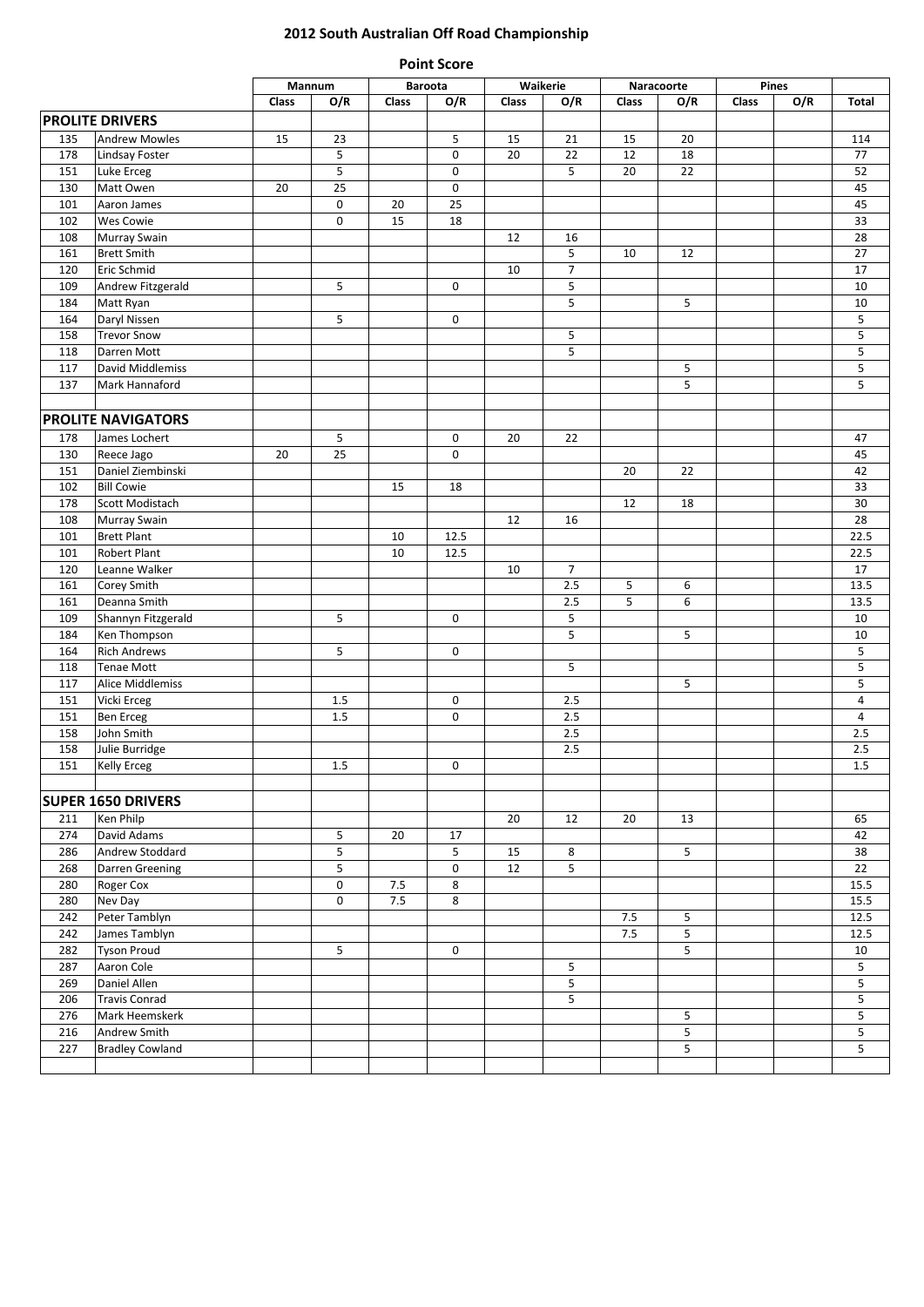## **2012 South Australian Off Road Championship Point Score**

|            |                                    |       | Mannum      |            | <b>Baroota</b> |          | Waikerie        | Naracoorte |             | Pines |     |              |
|------------|------------------------------------|-------|-------------|------------|----------------|----------|-----------------|------------|-------------|-------|-----|--------------|
|            |                                    | Class | O/R         | Class      | O/R            | Class    | O/R             | Class      | O/R         | Class | O/R | Total        |
|            | <b>SUPER 1650 NAVIGATORS</b>       |       |             |            |                |          |                 |            |             |       |     |              |
| 286        | Chris Clarke                       |       | 5           |            | 5              | 15       | 8               |            | 5           |       |     | 38           |
| 274        | Paul Frank                         |       | 0           | 20         | 17             |          |                 |            |             |       |     | 37           |
| 211        | <b>Ben Philp</b>                   |       |             |            |                | 10       | 6               | 10         | 6.5         |       |     | 32.5         |
|            | Justin Philp                       |       |             |            |                | 10       | 6               | 10         | 6.5         |       |     | 32.5         |
| 242        | Katie Tamblyn                      |       |             |            |                |          |                 | 15         | 10          |       |     | 25           |
| 268        | Tim Coach                          |       | 5           |            | $\pmb{0}$      | 12       | 5               |            |             |       |     | 22           |
| 280        | Roger Cox<br>Nev Day               |       | 0<br>0      | 7.5<br>7.5 | 8<br>8         |          |                 |            |             |       |     | 15.5<br>15.5 |
| 282        | Chris Proud                        |       | 5           |            | $\pmb{0}$      |          |                 |            | 5           |       |     | 10           |
| 274        | Roger Cox                          |       | $\mathsf S$ |            | $\mathbf 0$    |          |                 |            |             |       |     | 5            |
| 269        | Alf Allen                          |       |             |            |                |          | 5               |            |             |       |     | 5            |
| 287        | Joe Delarosa                       |       |             |            |                |          | 5               |            |             |       |     | 5            |
| 276        | Shane Heemskerk                    |       |             |            |                |          |                 |            | 5           |       |     | 5            |
| 216        | Kelly Smith                        |       |             |            |                |          |                 |            | 5           |       |     | $\mathsf S$  |
| 227        | Robert Cowland                     |       |             |            |                |          |                 |            | 5           |       |     | $\mathsf S$  |
| 206<br>206 | Gary Conrad<br>David Warburton     |       |             |            |                |          | 2.5<br>2.5      |            |             |       |     | 2.5<br>2.5   |
|            |                                    |       |             |            |                |          |                 |            |             |       |     |              |
|            | <b>SPORTSMAN DRIVERS</b>           |       |             |            |                |          |                 |            |             |       |     |              |
| 323        | Murray England                     |       |             |            |                |          | 5               | 20         | 9           |       |     | 34           |
| 301        | Glen Hollis                        |       |             |            |                | 20       | 10              |            |             |       |     | 30           |
| 321        | Glen Wilkinson                     |       |             |            |                |          |                 |            | 5           |       |     | 5            |
| 323        | Jake England                       |       |             |            |                |          |                 |            | 5           |       |     | 5            |
|            |                                    |       |             |            |                |          |                 |            |             |       |     |              |
|            | <b>SPORTSMAN NAVIGATORS</b>        |       |             |            |                |          |                 |            |             |       |     |              |
| 323        | Rohan Hollis                       |       |             |            |                | 20       | 10              |            |             |       |     | 30           |
| 301        | Sarah England                      |       |             |            |                |          |                 | 20         | 9           |       |     | 29           |
| 301        | Jake England                       |       |             |            |                |          | 5               |            |             |       |     | 5            |
| 321<br>323 | <b>Damian Nicol</b>                |       |             |            |                |          |                 |            | 5<br>5      |       |     | 5<br>5       |
|            | Ryan Arthurson                     |       |             |            |                |          |                 |            |             |       |     |              |
|            | <b>EXTREME 2WD DRIVERS</b>         |       |             |            |                |          |                 |            |             |       |     |              |
| 475        | Andy Murdoch                       |       |             |            |                | 15       | 15              | 10         | 14          |       |     | 54           |
| 455        | John Schultz                       |       | 5           |            |                | 12       | 5               | 12         | 17          |       |     | 51           |
| 454        | <b>Brad Gallard</b>                |       |             |            | 5              |          | 5               | 15         | 21          |       |     | 46           |
| 3          | <b>Greg Gartner</b>                |       |             |            |                |          |                 | 20         | 23          |       |     | 43           |
| 440        | Bernard Gwynne                     |       |             |            |                | 20       | 19              |            |             |       |     | 39           |
| 444        | Dean Knuckey                       |       |             |            |                |          |                 | 8          | 11          |       |     | 19           |
| 402        | Chris Western                      |       |             |            |                | 10       | 5               |            |             |       |     | 15           |
| 497        | Des Harrington                     |       |             |            |                |          | 5               |            |             |       |     | 5            |
| 471<br>413 | Ivan Robertson<br>Matt Trierweller |       | 5           |            | 5              |          |                 |            |             |       |     | 5<br>5       |
| 412        | <b>Brett Reimann</b>               |       |             |            | 5              |          |                 |            |             |       |     | 5            |
|            |                                    |       |             |            |                |          |                 |            |             |       |     |              |
|            | <b>EXTREME 2WD NAV.</b>            |       |             |            |                |          |                 |            |             |       |     |              |
| 475        | Andrew Lyon                        |       |             |            |                | 15       | 15              | 10         | 14          |       |     | 54           |
| 3          | Janie Jennings                     |       |             |            |                |          |                 | 20         | 23          |       |     | 43           |
| 454        | Chris Haigh                        |       |             |            |                |          |                 | 15         | 21          |       |     | 36           |
| 455        | Margie Schultz                     |       | 2.5         |            |                | 6        | 2.5             | 6          | 8.5         |       |     | 25.5         |
| 455<br>440 | David Schultz                      |       | 2.5         |            |                | 6<br>10  | $2.5$<br>9.5    | 6          | 8.5         |       |     | 25.5<br>19.5 |
| 440        | Robert Gwynne<br>Josh Gywnne       |       |             |            |                | 10       | 9.5             |            |             |       |     | 19.5         |
| 444        | Dave Rault                         |       |             |            |                |          |                 | 8          | 11          |       |     | 19           |
| 402        | Shaun Kemp                         |       |             |            |                | 10       | $5\phantom{.0}$ |            |             |       |     | 15           |
| 454        | Scott Modistach                    |       |             |            | 5              |          | 5               |            |             |       |     | 10           |
| 413        | <b>Fred Severin</b>                |       | 5           |            |                |          |                 |            |             |       |     | 5            |
| 412        | Steve Hutchinson                   |       |             |            | 5              |          |                 |            |             |       |     | 5            |
| 471        | Gavin Mickle                       |       |             |            | 5              |          |                 |            |             |       |     | 5            |
|            |                                    |       |             |            |                |          |                 |            |             |       |     |              |
|            | <b>PERFORMANCE 2WD DRIVER</b>      |       |             |            |                |          |                 |            |             |       |     |              |
| 513<br>544 | Jeff Loader<br>Phillip Smith       |       | 5           |            |                | 20<br>15 | 17<br>6         | 20         | 16<br>5     |       |     | 78<br>26     |
| 522        | Scott Gould                        |       | 5           |            |                |          |                 |            |             |       |     | 5            |
| 547        | <b>Tony Ross</b>                   |       |             |            |                |          |                 |            | 5           |       |     | 5            |
| 567        | Preston North                      |       |             |            |                |          |                 |            | 5           |       |     | 5            |
| 537        | John Michelson                     |       |             |            |                |          |                 |            | $\mathsf S$ |       |     | $\mathsf S$  |
| 511        | <b>Grant Bowden</b>                |       |             |            |                |          |                 |            | 5           |       |     | 5            |
|            |                                    |       |             |            |                |          |                 |            |             |       |     |              |